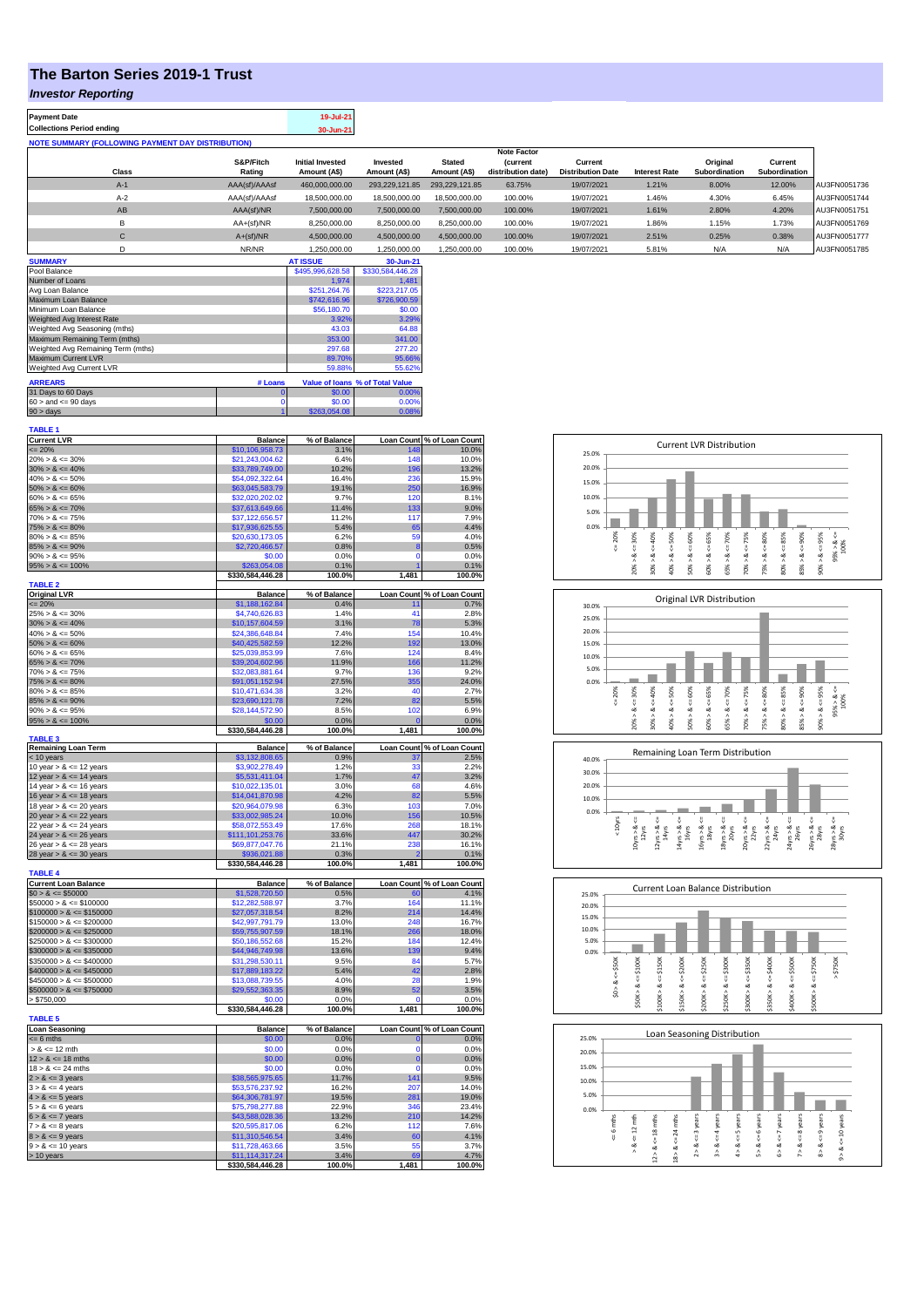# **The Barton Series 2019-1 Trust**

## *Investor Reporting*

| <b>Payment Date</b>                                    |                                     | 19-Jul-21             |                              |                                                                                                                              |
|--------------------------------------------------------|-------------------------------------|-----------------------|------------------------------|------------------------------------------------------------------------------------------------------------------------------|
| <b>Collections Period ending</b><br>TABLE 6            |                                     | 30-Jun-21             |                              |                                                                                                                              |
| Postcode Concentration (top 10 by value)               | <b>Balance</b>                      | % of Balance          | Loan Count                   | % of Loan Count                                                                                                              |
| 2615                                                   | \$6,367,791.71                      | 1.9%                  |                              | 2.0%                                                                                                                         |
| 2611<br>2914                                           | \$6,330,526.80<br>\$6,226,282.16    | 1.9%<br>1.9%          | 19<br>21                     | 1.3%<br>1.4%                                                                                                                 |
| 5114                                                   | \$5,102,231.39                      | 1.5%                  | 26                           | 1.8%                                                                                                                         |
| 2620                                                   | \$4,991,569.35                      | 1.5%                  | 20                           | 1.4%                                                                                                                         |
| 5162                                                   | \$4,844,890.70                      | 1.5%                  | 28                           | 1.9%                                                                                                                         |
| 2617                                                   | \$4,764,331.75                      | 1.4%                  | 19                           | 1.3%                                                                                                                         |
| 5158                                                   | \$4,399,262.64                      | 1.3%                  | 23                           | 1.6%                                                                                                                         |
| 2905                                                   | \$4,383,718.52                      | 1.3%                  | 18                           | 1.2%                                                                                                                         |
| 5108                                                   | \$4,088,723.38                      | 1.2%                  | 2۶                           | 1.9%                                                                                                                         |
| <b>TABLE 7</b><br><b>Geographic Distribution</b>       | <b>Balance</b>                      | % of Balance          | <b>Loan Count</b>            | % of Loan Count                                                                                                              |
| <b>Australian Capital Territory</b>                    | \$58,196,490.25                     | 17.6%                 |                              | 16.0%                                                                                                                        |
| New South Wales                                        | \$44,521,893.06                     | 13.5%                 | 190                          | 12.8%                                                                                                                        |
| Northern Territory                                     | \$996,145.79                        | 0.3%                  | з                            | 0.2%                                                                                                                         |
| Queensland                                             | \$4.202.992.98                      | 1.3%                  | 17                           | 1.1%                                                                                                                         |
| South Australia<br>Tasmania                            | \$145,447,363.02<br>\$601,079.99    | 44.0%<br>0.2%         | 744<br>ź                     | 50.2%<br>0.2%                                                                                                                |
| Victoria                                               | \$15,254,558.96                     | 4.6%                  | 50                           | 3.4%                                                                                                                         |
| Western Australia                                      | \$61,363,922.23                     | 18.6%                 | 237                          | 16.0%                                                                                                                        |
|                                                        | \$330,584,446.28                    | 100.0%                | 1,481                        | 100.0%                                                                                                                       |
| <b>TABLE 8</b><br>Metro/Non-Metro/Inner-City           | <b>Balance</b>                      | % of Balance          | <b>Loan Count</b>            | % of Loan Count                                                                                                              |
| Metro                                                  | \$260,075,870.20                    | 78.7%                 | 1146                         | 77.4%                                                                                                                        |
| Non-metro                                              | \$67.168.495.46                     | 20.3%                 | 321                          | 21.7%                                                                                                                        |
| Inner city                                             | \$3,340,080.62                      | 1.0%                  | 14                           | 0.9%                                                                                                                         |
| TABLE 9                                                | \$330,584,446.28                    | 100.0%                | 1,481                        | 100.0%                                                                                                                       |
| <b>Property Type</b>                                   | <b>Balance</b>                      | % of Balance          |                              | Loan Count % of Loan Count                                                                                                   |
| <b>Residential House</b>                               | \$301,684,216.84                    | 91.3%                 | 1339                         | 90.4%                                                                                                                        |
| <b>Residential Unit</b>                                | \$26,028,444.51                     | 7.9%                  | 128                          | 8.6%                                                                                                                         |
| Rural                                                  | \$0.00                              | 0.0%                  | $\mathbf{0}$                 | 0.0%                                                                                                                         |
| Semi-Rural                                             | \$0.00                              | 0.0%                  | $\Omega$                     | 0.0%                                                                                                                         |
| <b>High Density</b>                                    | \$2.871.784.93                      | 0.9%                  | 14                           | 0.9%                                                                                                                         |
| <b>TABLE 10</b>                                        | \$330,584,446.28                    | 100.0%                | 1.481                        | 100.0%                                                                                                                       |
| <b>Occupancy Type</b>                                  | <b>Balance</b>                      | % of Balance          |                              | Loan Count % of Loan Count                                                                                                   |
| <b>Owner Occupied</b>                                  | \$291,426,577.96                    | 88.2%                 | 1289                         | 87.0%                                                                                                                        |
| Investment                                             | \$39,157,868.32<br>\$330,584,446.28 | 11.8%<br>100.0%       | 192<br>1,481                 | 13.0%<br>100.0%                                                                                                              |
| <b>TABLE 11</b><br><b>Employment Type Distribution</b> | <b>Balance</b>                      | % of Balance          | <b>Loan Count</b>            | % of Loan Count                                                                                                              |
| Contractor                                             | \$4,611,506.19                      | 1.4%                  | 17                           | 1.1%                                                                                                                         |
| Pay-as-you-earn employee (casual)                      | \$12,283,722.16                     | 3.7%                  | 62                           | 4.2%                                                                                                                         |
| Pay-as-you-earn employee (full time)                   | \$242,031,035.14                    | 73.2%                 | 1050                         | 70.9%                                                                                                                        |
| Pay-as-you-earn employee (part time)                   | \$29,720,441.66                     | 9.0%                  | 144                          | 9.7%                                                                                                                         |
| Self employed                                          | \$24,513,563.44                     | 7.4%                  | 103                          | 7.0%                                                                                                                         |
| No data                                                | \$17,424,177.69                     | 5.3%                  | 105                          | 7.1%                                                                                                                         |
| Director                                               | \$0.00<br>\$330,584,446.28          | 0.0%<br>100.0%        | 1,481                        | 0.0%<br>100.0%                                                                                                               |
| <b>TABLE 12</b><br><b>LMI Provider</b>                 | <b>Balance</b>                      | % of Balance          | <b>Loan Count</b>            | % of Loan Count                                                                                                              |
| QBE                                                    | \$306,632,807.95                    | 92.8%                 | 1390                         | 93.9%                                                                                                                        |
| Genworth                                               | \$23,951,638.33                     | 7.2%                  | ٩f                           | 6.1%                                                                                                                         |
|                                                        | \$330,584,446.28                    | 100.0%                | 1,481                        | 100.0%                                                                                                                       |
|                                                        |                                     |                       |                              |                                                                                                                              |
| <b>TABLE 13</b>                                        |                                     |                       |                              |                                                                                                                              |
| <b>Arrears</b>                                         | <b>Balance</b>                      | % of Balance          | <b>Loan Count</b>            |                                                                                                                              |
| <= 0 days<br>$0 >$ and $\leq 30$ days                  | \$326,498,010.08<br>\$3,823,382.12  | 98.8%<br>1.2%         | 1465<br>15                   |                                                                                                                              |
| $30 >$ and $\leq 60$ days                              | \$0.00                              | 0.0%                  | $\overline{0}$               |                                                                                                                              |
| $60 >$ and $\leq 90$ days                              | \$0.00                              | 0.0%                  | $\Omega$                     |                                                                                                                              |
| $90 > \text{days}$                                     | \$263,054.08                        | 0.1%                  | 1                            |                                                                                                                              |
| <b>TABLE 14</b>                                        | \$330,584,446.28                    | 100.0%                | 1.481                        |                                                                                                                              |
| <b>Interest Rate Type</b>                              | <b>Balance</b>                      | % of Balance          |                              |                                                                                                                              |
| Variable                                               | \$253,395,997.34                    | 76.7%                 | 1161                         |                                                                                                                              |
| Fixed                                                  | \$77,188,448.94                     | 23.3%                 | 320                          |                                                                                                                              |
| TABLE 15                                               | \$330,584,446.28                    | 100.0%                | 1,481                        |                                                                                                                              |
| <b>Weighted Ave Interest Rate</b>                      | <b>Balance</b>                      | <b>Loan Count</b>     |                              |                                                                                                                              |
| <b>Fixed Interest Rate</b>                             | 3.07%                               | 320                   |                              |                                                                                                                              |
| TABLE 16                                               |                                     |                       |                              | % of Loan Count<br>98.9%<br>1.0%<br>0.0%<br>0.0%<br>0.1%<br>100.0%<br>Loan Count % of Loan Count<br>78.4%<br>21.6%<br>100.0% |
| General Hardship Impacted Loan                         | Impacted (#)                        | Impacted (%)<br>0.07% | Impacted (\$)<br>\$175,571.4 |                                                                                                                              |

| <b>IADLE 17</b><br>Foreclosure, Claims and Losses (cumulative) | <b>Balance</b> | <b>Loan Count</b> |
|----------------------------------------------------------------|----------------|-------------------|
|                                                                |                |                   |
| Properties foreclosed                                          | \$0.00         |                   |
| Claims submitted to mortgage insurers                          | \$0.00         |                   |
| Claims paid by mortgage insurers                               | \$0.00         |                   |
| loss covered by excess spread                                  | \$0.00         |                   |
| Amount charged off                                             | \$0.00         |                   |

Please note: Stratified data excludes loans where the collateral has been sold and there is an LMI claim pending.